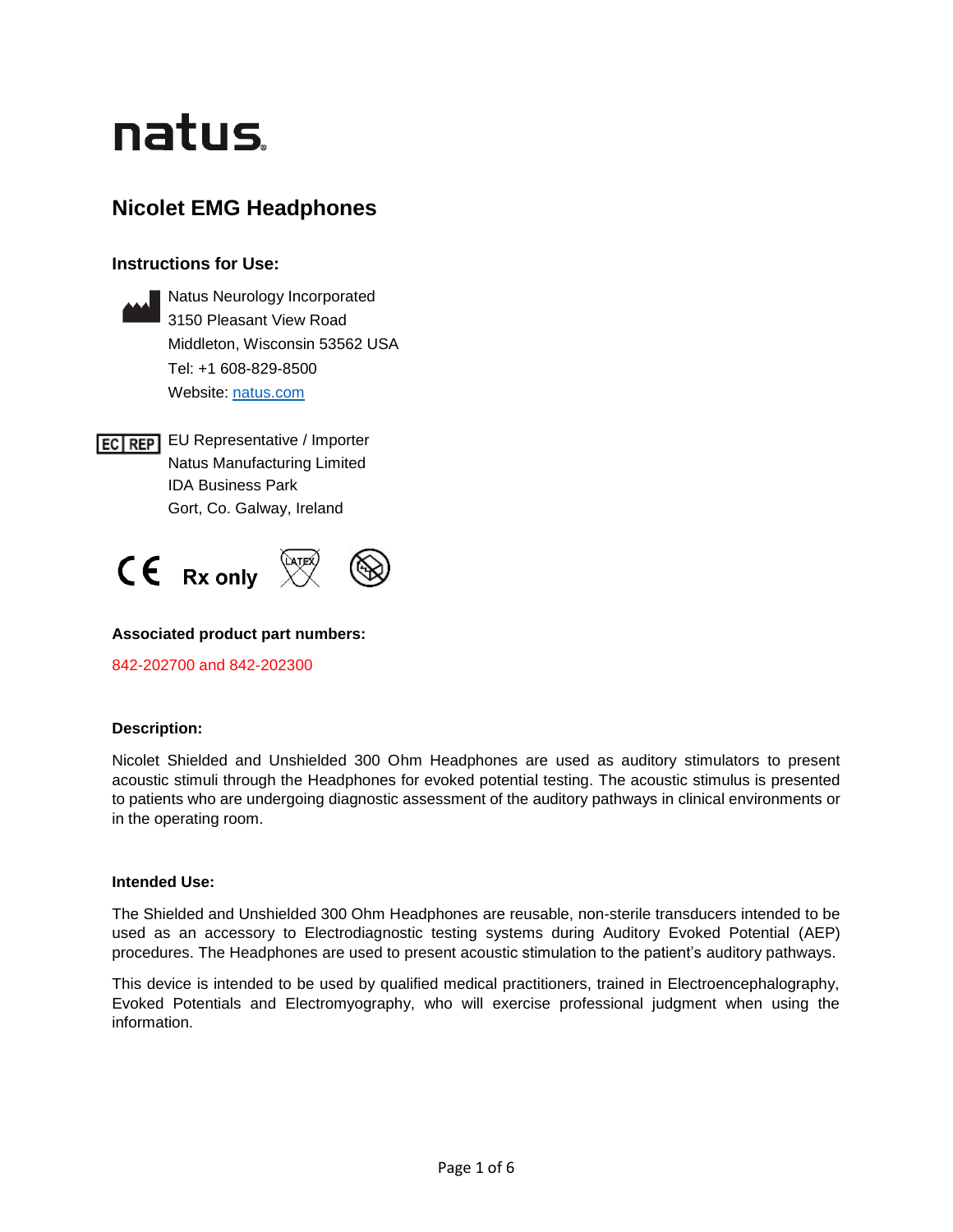## **Intended Users and Patient Target Group:**

The Nicolet Shielded and Unshielded Headphones are intended for use by skilled technologists trained in the specialty of evoked potential testing.

The target patient population is the pediatric and adult patient population requiring auditory evoked potential testing in the operating room or clinical environment.

#### **Clinical Benefits:**

Headphones are useful during AEP testing for patients in the operating room environment or for patients who may not be able to tolerate a stimulus presented via an ear insert, such as patients with behavioral disorders or infants and children. Usage of AEP Headphones for diagnostic purposes is at the discretion of the clinical provider.

## **Contraindications and Side Effects:**

There are no known contraindications or side effects for procedures performed with the Shielded and Unshielded Headphones.

## **Operating Instructions:**

- Place the Headphones over the patient's head, with the red side placed on the right ear and blue side on the left ear.
- Ensure that the ear cushions sufficiently cover each ear.
- Secure the Headphones comfortably around the head by adjusting the sliding bar at the head band as needed.
- Connect the Headphone cable into the EMG system base at the audio jack input: insert the blue/left stereo phone plug into the Left jack and the red/right stereo phone plug into the Right jack.

#### **Cleaning Instructions:**

- Disconnect the Headphones from the EMG system base before cleaning.
- Clean with a commercial wipe such as CaviWipes<sup>TM</sup> or Sani-Cloth<sup>®</sup> to remove visible soil.
- Wipe the article using a lint-free cloth and air dry.
- The cleaning procedure must be in accordance with your local facility's guidelines. The user/operator shall clean the device after every use.
- Headphones cannot be sterilized.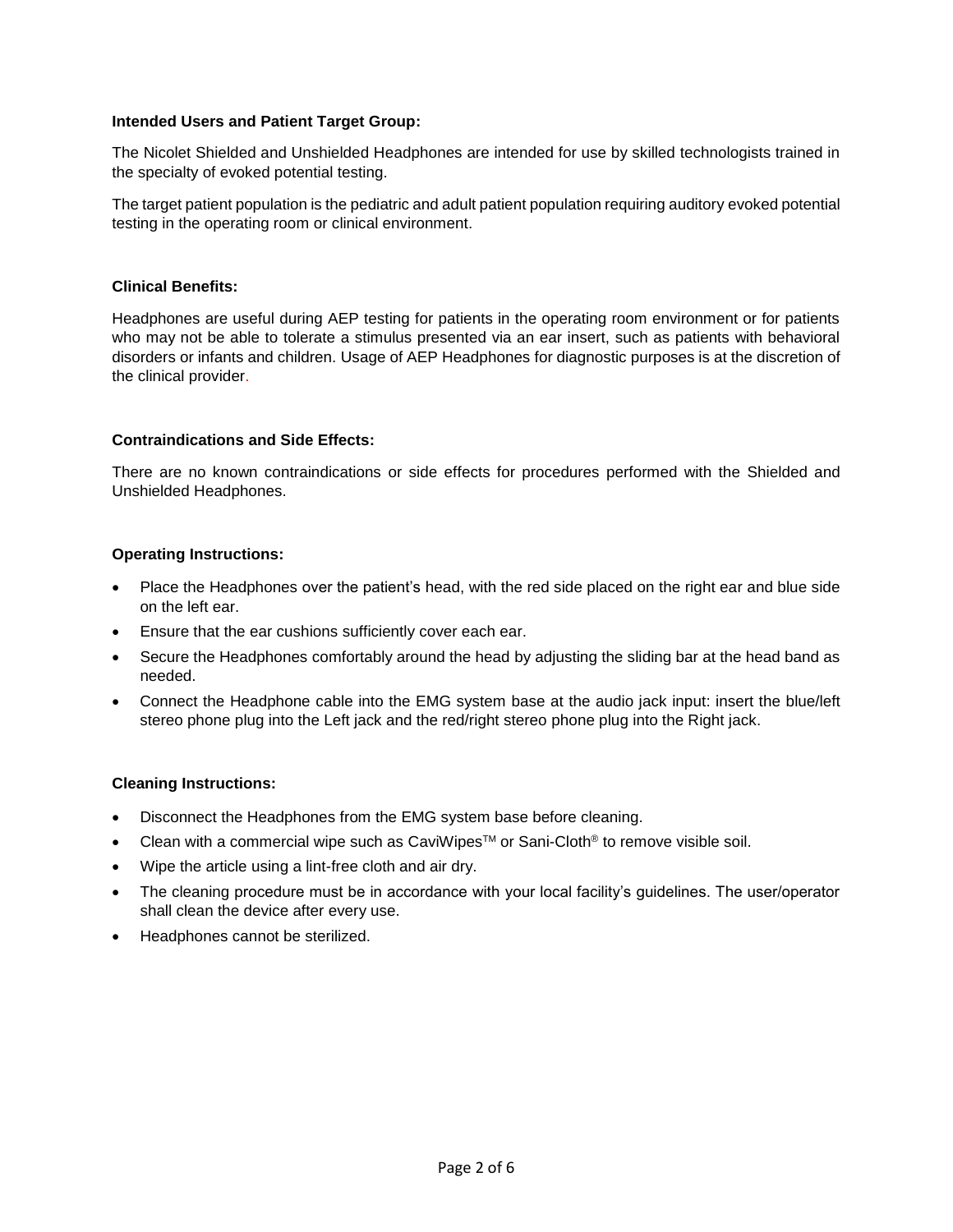## **Understanding Warnings and Cautions Statements:**



## **WARNING**

**Refers to a hazardous situation that could result in death or serious injury if not avoided.** 

• Information on how the hazardous situation is avoided.



## **CAUTION**

**Refers to a hazardous situation that could result in minor or moderate injury or material damage if not avoided.**

• Information on how the hazardous situation is avoided.

## **Warnings and Precautions:**



## **WARNING**

**System components immersed or in contact with liquids may cause electrical shock.**

• Do not immerse, drip, or spray liquids onto the device.



**Device dropped or damaged in transit/use could lead to loss of function or delayed diagnosis.** • Inspect the device prior to each use and do not use if damaged.

**Device when used by untrained user could lead to patient injury, incorrect diagnosis or delayed diagnosis.**

This device is intended to be used by qualified healthcare professionals.

#### **Environmental Specifications:**

Operating Conditions:

- Temperature:  $+15.6^{\circ}$ C (+60°F) to  $+32.2^{\circ}$ C (+90°F)
- Relative Humidity: 20% to 80% (non-condensing)
- Altitude: 0 to 10,000 ft (0 to 3 km)

#### Storage Conditions:

- Temperature: -17.7°C (0°F) to  $+55$ °C (+132°F)
- Relative Humidity: 10% to 90% (non-condensing)
- Altitude: 0 to 35,000 ft (0 to 10.668 km)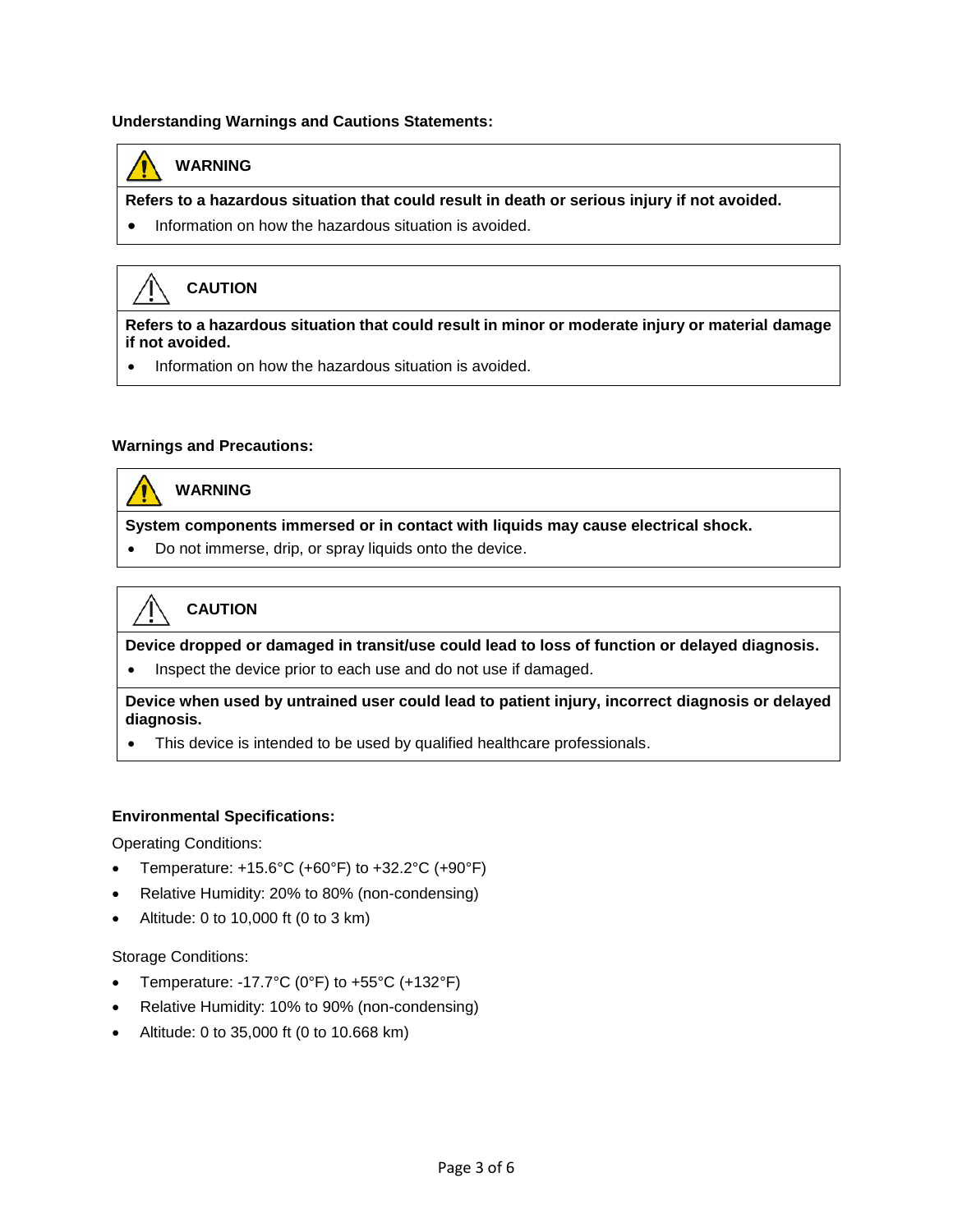## **Compliance Standards:**

- ISO 10993-1: 2018 Biological evaluation of medical devices Part 1: Evaluation and testing within a risk management process
- ETS 300 019-2-1 Environmental Engineering (EE); Environmental conditions and environmental tests for telecommunications equipment; Part 2-1: Specification of environmental tests; Storage
- ETS 300 019-2-2 Environmental Engineering (EE); Environmental conditions and environmental tests for telecommunications equipment; Part 2-2: Specification of environmental tests; Transportation
- ASTM D4169-16 Standard Practice for Performance Testing of Shipping Containers and Systems for Vibration
- IEC 60601-1:2005+A1:2012+Cor1:2014 General Safety Ed. 3.1
- IEC 60601-1-2:2014 EMC Fourth Edition
- IEC 60601-2-40:2016 Particular requirements for the basic safety and essential performance of electromyography and evoked response equipment
- IEC 60601-1-6:2013 Collateral Usability

## **Disposal Instructions:**

Natus is committed to meeting the requirements of the European Union WEEE (Waste Electrical and Electronic Equipment) Regulations 2014. These regulations state that electrical and electronic waste must be separately collected for the proper treatment and recovery to ensure that WEEE is reused or recycled safely. In line with that commitment Natus may pass along the obligation for take back and recycling to the end user, unless other arrangements have been made. Please contact us for details on the collection and recovery systems available to you in your region at [natus.com](https://natus.com/)

Electrical and electronic equipment (EEE) contains materials, components and substances that may be hazardous and present a risk to human health and the environment when WEEE is not handled correctly. Therefore, end users also have a role to play in ensuring that WEEE is reused and recycled safely. Users of electrical and electronic equipment must not discard WEEE together with other wastes. Users must use the municipal collection schemes or the producer/importers take-back obligation or licensed waste carriers to reduce adverse environmental impacts in connection with disposal of waste electrical and electronic equipment and to increase opportunities for reuse, recycling and recovery of waste electrical and electronic equipment.

Equipment marked with the below crossed-out wheeled bin is electrical and electronic equipment. The crossed-out wheeled bin symbol indicates that waste electrical and electronic equipment should not be discarded together with unseparated waste but must be collected separately.



#### **Disclaimer:**

Natus Medical Incorporated is not responsible for injury, infection or other damage resulting from the use of this product.

Any serious incident that has occurred in relation to the device should be reported to Natus Medical Incorporated and the competent authority of the Member State in which the user and/or patient is established.

Refer to the Natus website for an electronic copy of this document.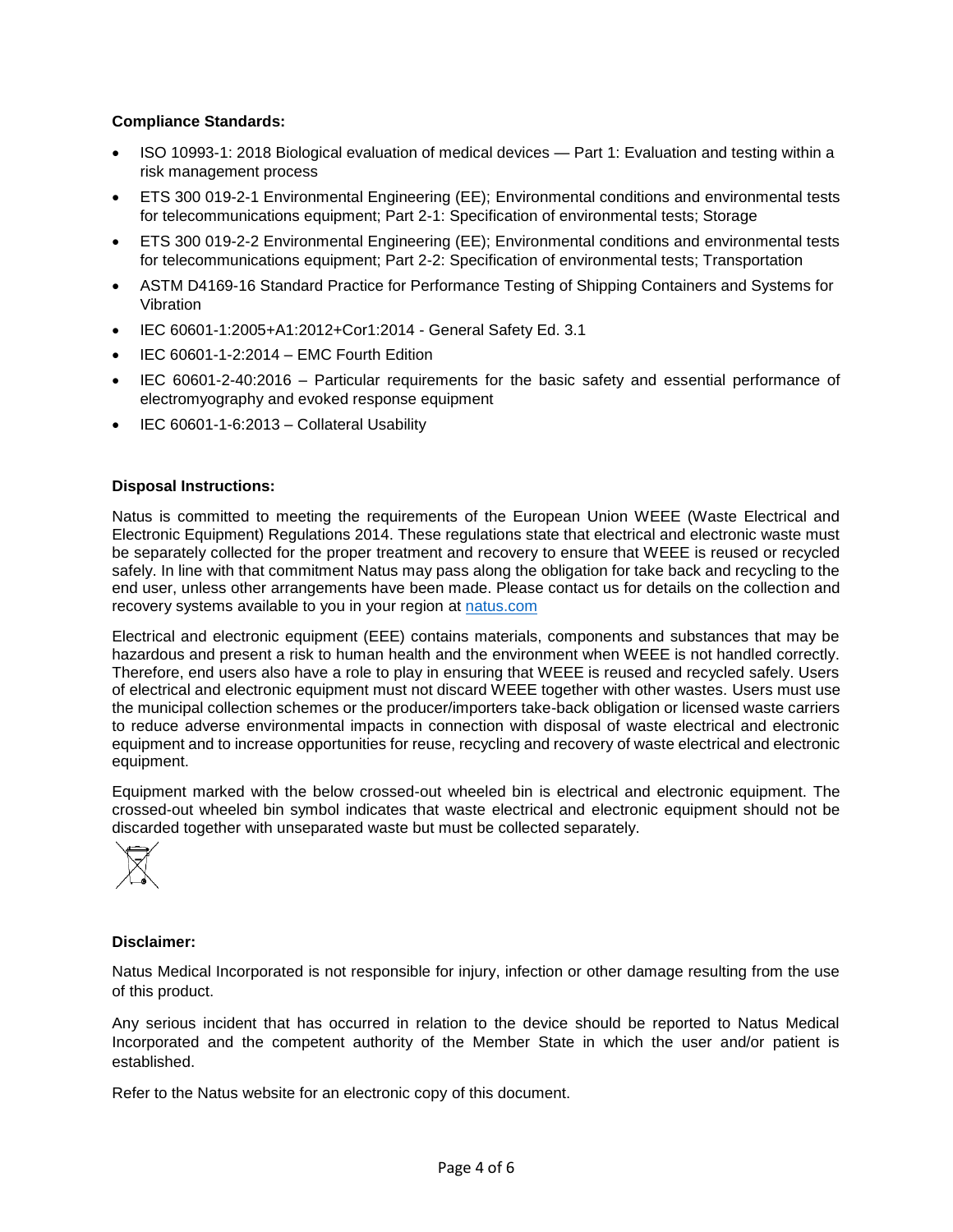## **Glossary of Symbols:**

| <b>Symbol</b>                   | <b>Standards</b><br><b>Reference</b>            | <b>Standard Title of</b><br><b>Symbol</b>                                                                              | <b>Symbol Title as per</b><br><b>Referenced Standard</b>                    | <b>Explanation</b>                                                                                                                                                                                                                            |
|---------------------------------|-------------------------------------------------|------------------------------------------------------------------------------------------------------------------------|-----------------------------------------------------------------------------|-----------------------------------------------------------------------------------------------------------------------------------------------------------------------------------------------------------------------------------------------|
| <b>Medical</b><br><b>Device</b> |                                                 |                                                                                                                        | An indication of<br>Medical device                                          | This product is a medical device.                                                                                                                                                                                                             |
| Rx only                         | 21 CFR Part<br>801.109(b)(1)                    | Labeling-Prescription<br>devices.                                                                                      | Prescription only                                                           | Indicates the product is authorized<br>for sale by or on the order of a<br>licensed healthcare practitioner.                                                                                                                                  |
|                                 | ISO 15223-1<br>Symbol 5.1.1                     | Medical devices -<br>Symbols to be used with<br>medical device labels,<br>labelling and information<br>to be supplied. | Manufacturer                                                                | Indicates the medical device<br>manufacturer.                                                                                                                                                                                                 |
| EC REP                          | ISO 15223-1<br>Symbol 5.1.2                     | Medical devices -<br>Symbols to be used with<br>medical device labels,<br>labelling and information<br>to be supplied. | Authorized<br>representative in the<br><b>European Community</b>            | Indicates the Authorized<br>representative in the European<br>Community.                                                                                                                                                                      |
| <b>REF</b>                      | ISO 15223-1<br>Symbol 5.1.6                     | Medical devices -<br>Symbols to be used with<br>medical device labels,<br>labelling and information<br>to be supplied. | Catalogue number                                                            | Indicates the manufacturer's<br>catalogue number so that the<br>medical device can be identified.                                                                                                                                             |
| LOT                             | ISO 15223-1<br>Symbol 5.1.5                     | Medical devices -<br>Symbols to be used with<br>medical device labels,<br>labelling and information<br>to be supplied. | Batch or Lot code                                                           | Indicates the manufacturer's batch<br>code so that the batch or lot can<br>be identified.                                                                                                                                                     |
|                                 | ISO 15223-1<br>Symbol 5.1.3                     | Medical devices -<br>Symbols to be used with<br>medical device labels,<br>labelling and information<br>to be supplied. | Date of manufacture                                                         | Indicates the date when the<br>medical device was manufactured.                                                                                                                                                                               |
| i<br>natus.com                  | ISO 15223-1<br>Symbol 5.4.3<br>Annex A<br>#A.15 | Medical devices -<br>Symbols to be used with<br>medical device labels,<br>labelling and information<br>to be supplied. | Consult instructions for<br>use                                             | Indicates an instruction to consult<br>an electronic instructions for use<br>(eIFU).                                                                                                                                                          |
|                                 | ISO 60601-1<br>Table D.2 #10                    | Medical electrical<br>equipment - Part 1:<br>General requirements<br>for basic safety and<br>essential performance     | Follow instructions for<br>use                                              | Refer to instruction manual/<br>Booklet.<br>NOTE on ME EQUIPMENT<br>"Follow instructions for use"                                                                                                                                             |
|                                 | ISO 15223-1<br>Symbol 5.4.4                     | Medical devices -<br>Symbols to be used with<br>medical device labels,<br>labelling and information<br>to be supplied. | Caution: Read all<br>warnings and<br>precautions in<br>instructions for use | Indicates the need for the user to<br>consult the instructions for use for<br>important cautionary information<br>such as warnings and precautions<br>that cannot, for a variety of<br>reasons, be presented on the<br>medical device itself. |
|                                 | ISO 60601-1<br>Table D.1 #10                    | Medical electrical<br>equipment - Part 1:<br>General requirements<br>for basic safety and<br>essential performance.    |                                                                             |                                                                                                                                                                                                                                               |